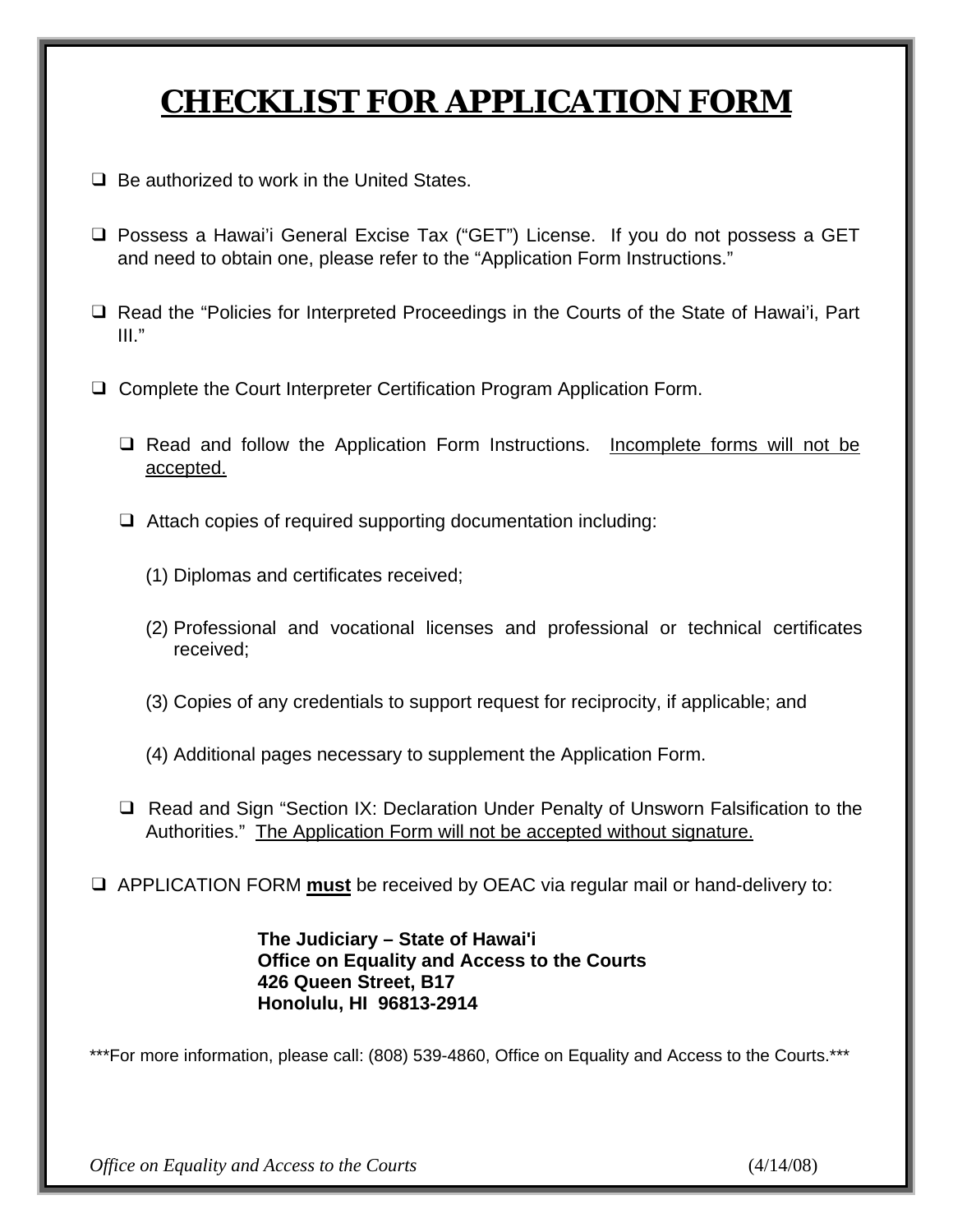#### **POLICIES FOR INTERPRETED PROCEEDINGS IN THE COURTS OF THE STATE OF HAWAI`I**

#### **PART III. CODE OF PROFESSIONAL CONDUCT FOR COURT INTERPRETERS**

**Rule 1.** Court interpreters shall act strictly in the interests of the court they serve.

**Rule 2.** Court interpreters shall reflect proper court decorum and act with dignity and respect toward the officials and staff of the court and all other participants in the proceeding.

**Rule 3.** Court interpreters shall avoid professional or personal conduct which could discredit the court.

**Rule 4.** A court interpreter shall not disclose privileged communications between counsel and client. A court interpreter shall not make statements about the merits of the case during the proceeding. Court interpreters, except upon court order, shall not disclose confidential information about court cases obtained while performing interpreting duties.

**Rule 5.** A court interpreter shall disclose to the judge and to all parties any actual or apparent conflict of interest. Any condition that may interfere with the objectivity of an interpreter constitutes a conflict of interest. A conflict may exist if the interpreter is acquainted with or related to any witness or party to the action or others significantly involved in the case, or if the interpreter has an interest in the outcome of the case. An interpreter shall not engage in conduct creating the appearance of bias, prejudice, or partiality.

**Rule 6.** Court interpreters shall work unobtrusively with full awareness of the nature of the proceedings.

**Rule 7.** Court interpreters shall interpret accurately and faithfully without indicating personal bias and shall avoid even the appearance of partiality.

**Rule 8.** Court interpreters shall maintain impartiality by avoiding undue contact with witnesses, attorneys, and parties and their families, and by avoiding contact with jurors. This should not limit, however, appropriate contacts necessary to prepare adequately for their assignment.

**Rule 9.** A court interpreter shall not give legal advice to parties and witnesses, nor recommend specific attorneys or law firms. Court interpreters shall refrain from giving advice of any kind to any party or individual and from expressing personal opinion in a matter before the court.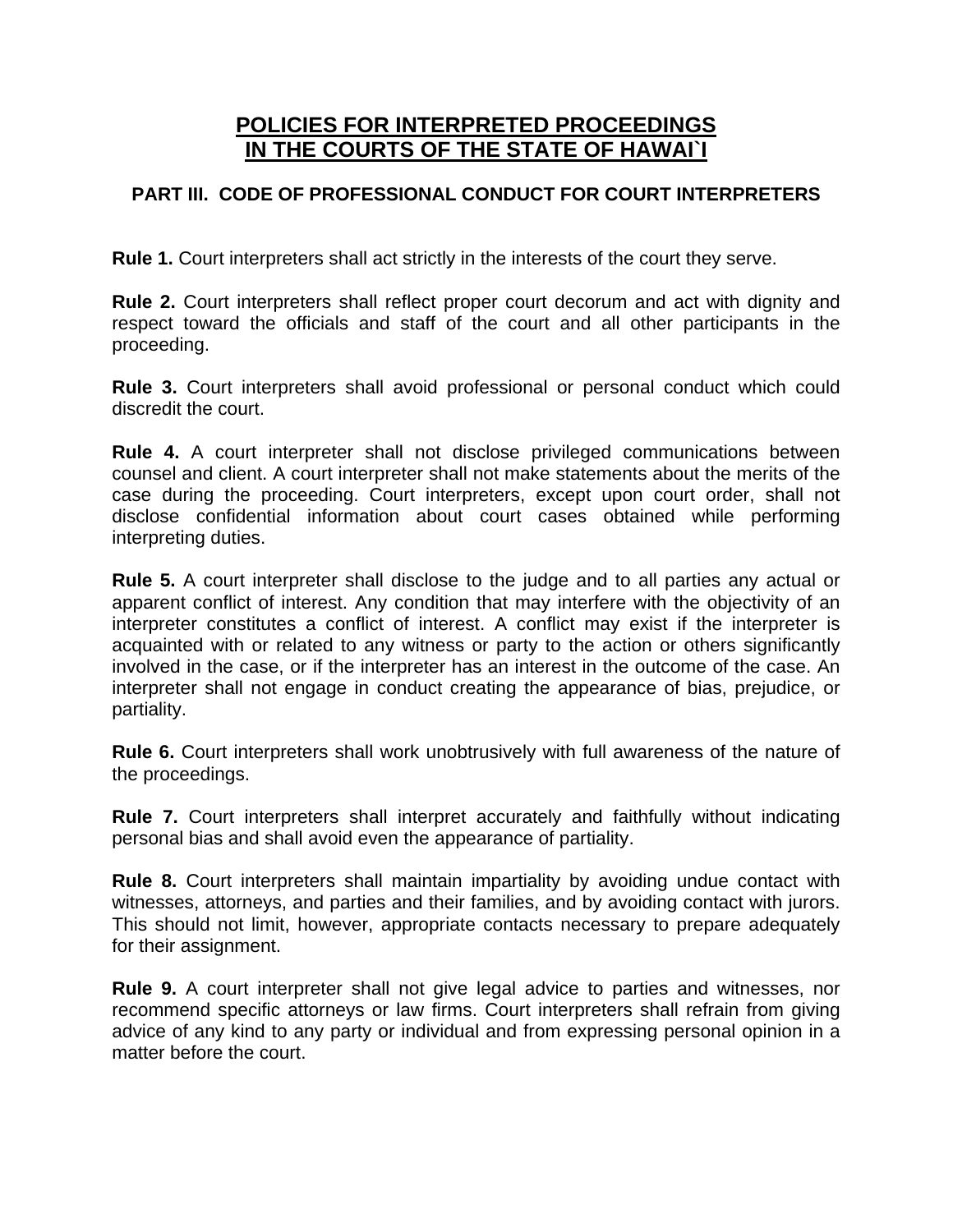**Rule 10.** Court interpreters shall perform to the best of their ability to assure due process for the parties, accurately state their professional qualifications and refuse any assignment for which they are not qualified or under conditions which substantially impair their effectiveness.

A court interpreter's best skills and judgment shall be used to interpret accurately without embellishing, omitting or editing. Court interpreters shall preserve the level of language used, and the ambiguities and nuances of the speaker and the language used. They shall also correct any error of interpretation, and shall request clarification of ambiguous statements or unfamiliar vocabulary and analyze objectively any challenge to their performance. Interpreters shall call to the attention of the court any factors or conditions that adversely affect their ability to perform adequately.

**Rule 11.** Court interpreters shall accept no remuneration, gifts, gratuities, or valuable consideration in excess of the authorized compensation for the performance of their interpreting duties, and shall avoid conflicts of interest or the appearance thereof.

**Rule 12.** Court interpreters should support other court interpreters by sharing knowledge and expertise with them to the extent practicable in the interests of the court.

**Rule 13.** Court interpreters shall not take advantage of knowledge obtained in the performance of duties, or by their access to court records, facilities, or privileges, for their own or another's personal gain.

**Rule 14.** A court interpreter performing interpretation services in connection with any state court proceeding agrees to be bound by this Code, and understands that appropriate sanctions may be imposed by the court for willful violations.

**Rule 15.** A court interpreter should, through continuing education, maintain and improve his or her interpreting skills and knowledge of procedures used by the courts. A court interpreter should seek to elevate the standards of performance of the interpreting profession.

**Rule 16.** Court interpreters should inform the court of any impediment to the observance of this Code or of any act by another in violation of this Code.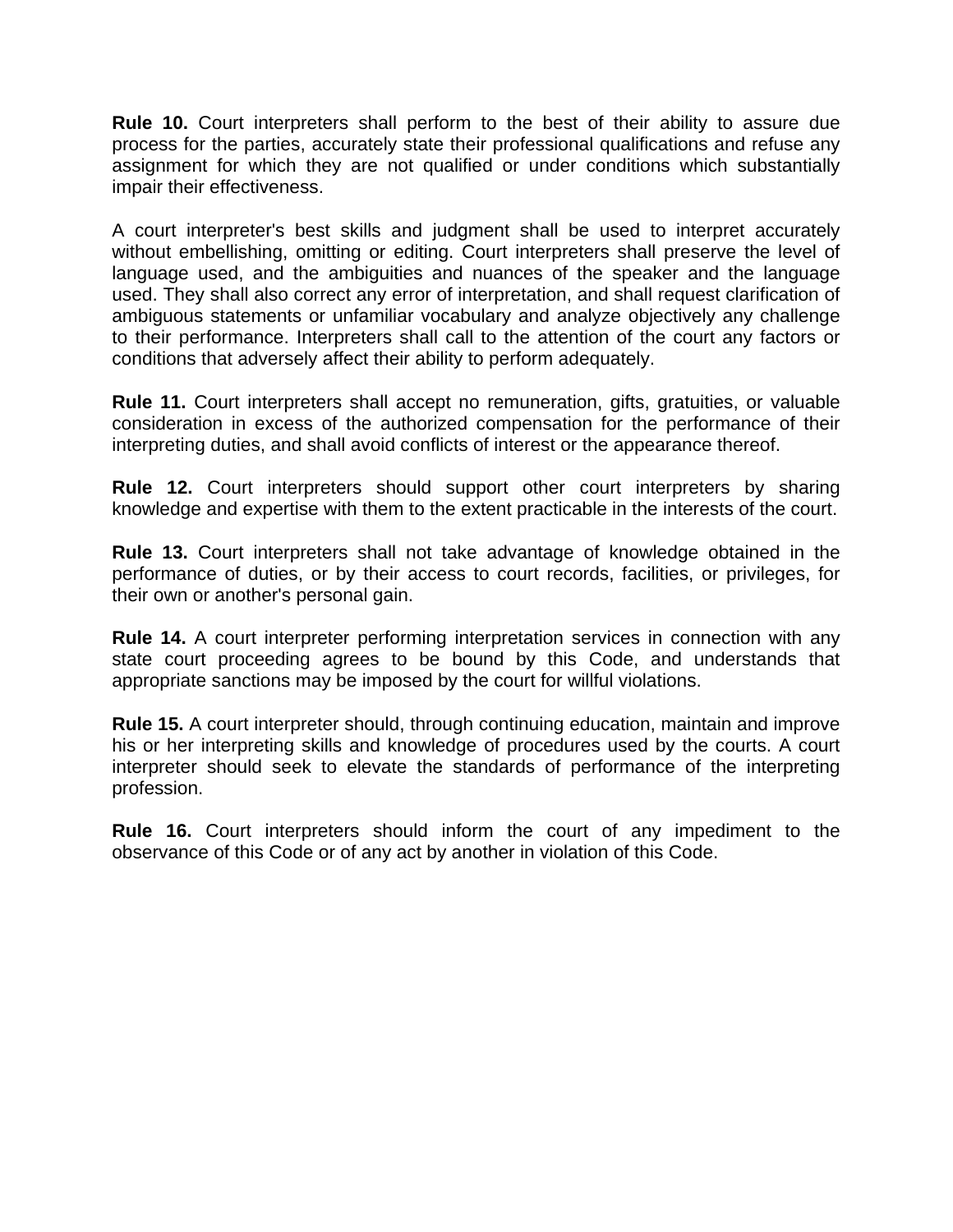#### **HAWAI'I STATE JUDICIARY COURT INTERPRETER CERTIFICATION PROGRAM**

#### **Application Form Instructions**

**IMPORTANT: An illegible, incomplete or unsigned Court Interpreter Certification Program Application Form ("Application Form") will delay processing.** 

#### **SECTION I: APPLICANT INFORMATION**

General Excise Tax Number

Your General Excise Tax ("GET") license number must be included in your Application Form. As independent contractors, court interpreters are responsible for filing tax returns and paying all applicable taxes. If you do not have a GET license, you may obtain one through one of the following locations:

| <b>Hawai'i Department of Taxation District Offices</b> |                           |  |  |  |  |
|--------------------------------------------------------|---------------------------|--|--|--|--|
| O'ahu:                                                 | Maui:                     |  |  |  |  |
| Ke'elikōlani Building                                  | State Office Building     |  |  |  |  |
| 830 Punchbowl Street                                   | 54 S. High Street, #208   |  |  |  |  |
| Honolulu, HI 96813-5094                                | Wailuku, HI 96793-2198    |  |  |  |  |
| Telephone: (808) 587-4242 (Select "0")                 | Telephone: (808) 984-8500 |  |  |  |  |
|                                                        |                           |  |  |  |  |
| Hawai'i:                                               | Kaua'i:                   |  |  |  |  |
| State Office Building                                  | State Office Building     |  |  |  |  |
| 75 Aupuni Street, #101                                 | 3060 Eiwa Street, #105    |  |  |  |  |
| Hilo, HI 96720-4245                                    | Līhu'e, HI 96766-1889     |  |  |  |  |
| Telephone: (808) 974-6321                              | Telephone: (808) 274-3456 |  |  |  |  |

# **Hawai'i Department of Commerce and Consumer Affairs**

#### **O'ahu:**

Business Action Center, Room A-220 (second level) 1130 North Nimitz Highway, Honolulu, HI 96817 Telephone: (808) 586-2545

#### Social Security Number

You must include your social security number. Your social security number is mandatory for payment purposes and will be kept confidential, unless release of information is mandated by law.

#### Permission to Publish

**Internal Registry:** By returning the completed Application Form, you are giving the Judiciary permission to publish all information contained in your application on the Internal Hawai'i State Judiciary Court Interpreter Registry that is made available to Judiciary staff only.

**External Registry:** The names and tier designations of interpreters who achieve a tier designation under the Certification Program will be published on the External Hawai'i State Judiciary Court Interpreter Registry that is available to non-judiciary entities and individuals who request referrals for interpreters (e.g., attorneys, civil litigants, Federal

#### **(OVER)**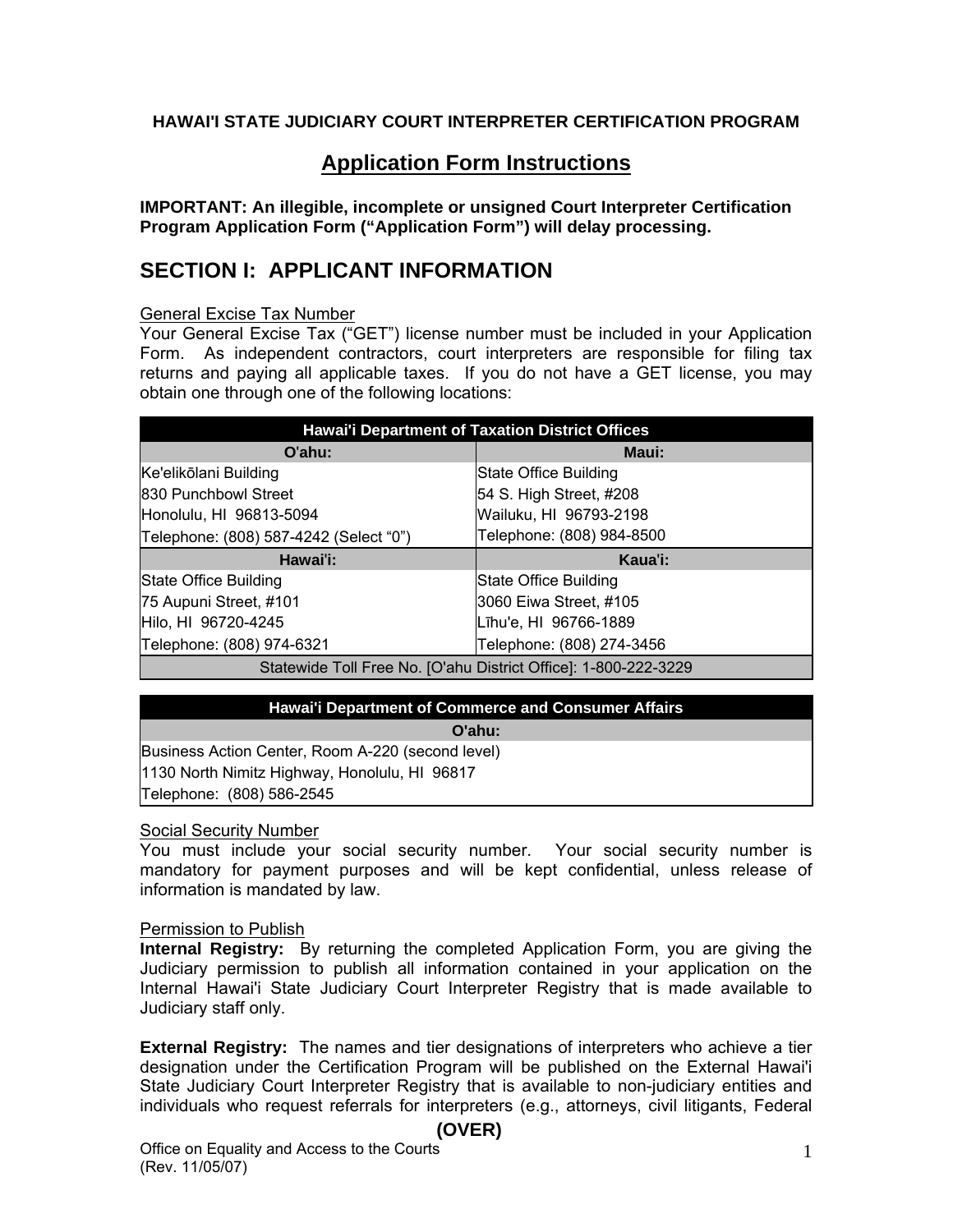Court, etc.). If you would like the Judiciary to publish your contact information on this external registry, please check the appropriate boxes for "OK to publish." If boxes are left blank, it is assumed that you do not want that specific information on the external registry and that information will not be released to non-judiciary entities.

# **SECTION VI. APPLICATION FOR RECIPROCITY**

In this section, you may request the Judiciary to waive respective components required under the Hawai'i State Judiciary Court Interpreter Certification Program, based on completion of equivalent components conducted or administered by other private or public entities, including those listed on the Application Form. **Your application for reciprocity will be considered by the Judiciary on a case-by-case basis and requires full documentation of any and all credential(s).** 

## **SECTION IX. DECLARATION UNDER PENALTY OF UNSWORN FALSIFICATION TO AUTHORITIES**

Be sure to sign the Application Form. An unsigned Application Form is incomplete and will delay processing.

By signing the Form, you are swearing that:

- All information you provided on the Application Form is true and correct.
- You have read and will abide by the Code of Professional Conduct for Court Interpreters (Part III of the Policies for Interpreted Proceedings).

#### *If either of the above statements is not true, you will be subject to penalty under law and removal from the Registry.*

By signing the Form, you are also **acknowledging that:** 

- You are not guaranteed inclusion on the Registry.
- Inclusion on the Registry does not automatically mean that you are endorsed or certified by the Judiciary as a court interpreter.
- You are hired as an independent contractor and not a Judiciary employee.
- You are not entitled to employee benefits such as vacation, sick leave, retirement, workers' compensation or unemployment insurance.
- You are responsible for filing federal and state forms as well as for paying any applicable federal and state taxes.

Please sign and date your Application Form and return it with all relevant documentation by mail or in person to:

**The Judiciary – State of Hawai'i Office on Equality and Access to the Courts 426 Queen Street, B17 Honolulu, HI 96813-2914** 

If you have any questions about the Application Form or process, call the Judiciary's Office on Equality and Access to the Courts, (808) 539-4860.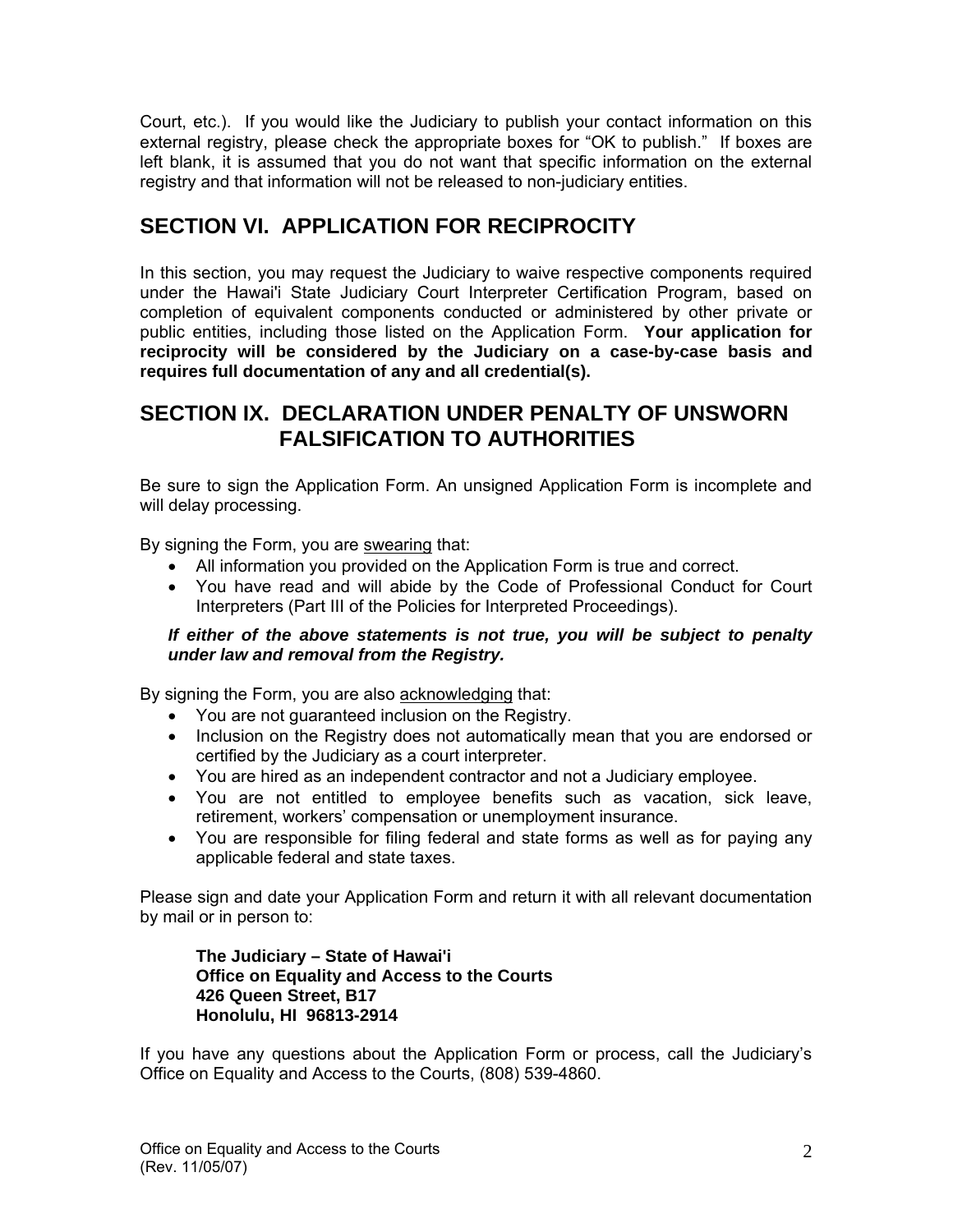#### **CERTIFICATION PROGRAM APPLICATION FORM Name:(last)**

 $(first):$ 

Email Address:

In case of an emergency, contact:

## **THE JUDICIARY -- STATE OF HAWAI'I OFFICE ON EQUALITY AND ACCESS TO THE COURTS**

| For Internal Use Only: |  |  |
|------------------------|--|--|
|                        |  |  |

Date Received:

Date Entered:

| <b>Court Interpreter Certification Program Application Form</b> |  |  |
|-----------------------------------------------------------------|--|--|

PLEASE READ INSTRUCTIONS CAREFULLY: Please fill out this application form completely and accurately. Please attach additional sheets if necessary. Upon successful completion of all Tier 1 "Registered" Interpreter Designation requirements, the information provided will be included in the Hawai'i State Judiciary Court Interpreter Registry maintained by the Judiciary's Office on Equality and Access to the Courts ("OEAC"). Application forms must be handdelivered or mailed to OEAC at 426 Queen Street, Room B17, Honolulu, HI 96813. INCOMPLETE APPLICATIONS WILL DELAY PROCESSING. Please write N/A in fields where information does not apply. Any change of information to Section I (Applicant Information) must be submitted via signed written document to OEAC. Change of information to other sections must be reported to OEAC at (808) 539-4860 or emailed to OEAC@courts.state.hi.us.

 *Please TYPE OR PRINT LEGIBLY in blue or black ink. Information on the form MUST BE COMPLETE.*

# **I. APPLICANT INFORMATION**

Please list your language(s) and dialect(s). A dialect is a regional variation of a language. If you speak a language that has regional dialects, please list the dialect(s) you speak and understand. An example would be the Filipino Visayan dialects, which include Cebuano, Ilongo, and Waray. Other examples are South American Spanish, Brazilian Portuguese, and Austrian German.

| Portuguese, and Austrian German.                                                                                                                                                                                                                                                                                      |              |                        |                                                  |                                           |
|-----------------------------------------------------------------------------------------------------------------------------------------------------------------------------------------------------------------------------------------------------------------------------------------------------------------------|--------------|------------------------|--------------------------------------------------|-------------------------------------------|
| PLEASE STATE THE LANGUAGE(S)/DIALECT(S) THAT YOU INTERPRET IN (MANDATORY FOR REGISTRY):                                                                                                                                                                                                                               |              |                        |                                                  |                                           |
| Social Security Number (Mandatory for Payment):                                                                                                                                                                                                                                                                       |              |                        | General Excise Tax Number (Mandatory):           |                                           |
| Salutation:<br>Ms.<br>Mr.<br>$\Box$ Mrs.<br>$\Box$<br>□                                                                                                                                                                                                                                                               |              |                        | Are you authorized to work in the United States? |                                           |
| Please Fill in Full Name as it appears on SSN card                                                                                                                                                                                                                                                                    |              | $\Box$ Yes             | $\Box$ No                                        |                                           |
| <b>First Name:</b>                                                                                                                                                                                                                                                                                                    | Middle Name: |                        | Last Name:                                       |                                           |
| Residence Address (Mandatory for Mileage Reimbursement) Apt. #:                                                                                                                                                                                                                                                       |              | City, State, Zip Code: |                                                  |                                           |
| Mailing Address (if different than above):                                                                                                                                                                                                                                                                            |              | City, State, Zip Code: |                                                  |                                           |
| Please list your contact information and indicate which one method is the best way to reach you.<br>If you would like the Judiciary to publish/release contact information to non-Judiciary entities and<br>individuals who request a list of registered court interpreters, complete the "OK to Publish"<br>section. |              |                        |                                                  | OK to<br>Publish?<br>(Please mark<br>one) |
| <b>Business Address:</b>                                                                                                                                                                                                                                                                                              |              |                        |                                                  | $\Box$ Yes $\Box$ No                      |
| Work Phone:                                                                                                                                                                                                                                                                                                           |              |                        | best way to contact<br>Q.                        | $\Box$ Yes $\Box$ No                      |
| Home Phone:                                                                                                                                                                                                                                                                                                           |              |                        | $\Box$ best way to contact                       | $\Box$ Yes $\Box$ No                      |
| Cell Phone:                                                                                                                                                                                                                                                                                                           |              |                        | $\Box$ best way to contact                       | $\Box$ Yes $\Box$ No                      |
| Fax Number:                                                                                                                                                                                                                                                                                                           |              |                        | $\Box$ best way to contact                       | $\Box$ Yes $\Box$ No                      |

Name: The Communication of the Relationship: The Home No.: Work No.: Cell No.: Cell No.:

❑Yes ❑No

❑ best way to contact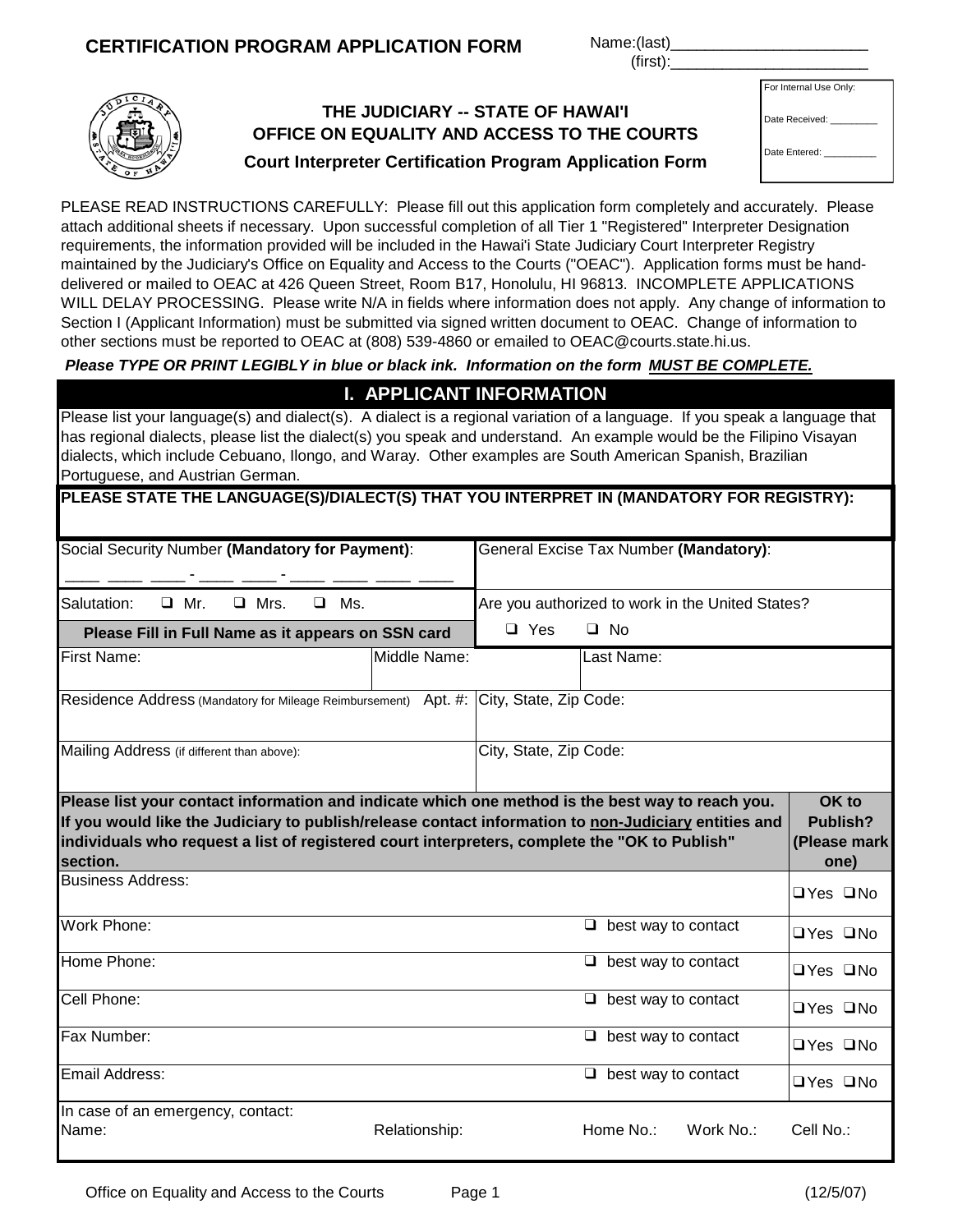## **CERTIFICATION PROGRAM APPLICATION FORM Name:(last)\_**

 $(iirst)$ :

|                                             |                                                                                                                                    |                            | <b>II. EDUCATION</b>                                          |                            |                                                                                                                            |                            |                   |
|---------------------------------------------|------------------------------------------------------------------------------------------------------------------------------------|----------------------------|---------------------------------------------------------------|----------------------------|----------------------------------------------------------------------------------------------------------------------------|----------------------------|-------------------|
|                                             |                                                                                                                                    |                            |                                                               |                            | Please list all schooling completed and attach copies of all diplomas and certificates received. If you are unable to      |                            |                   |
|                                             |                                                                                                                                    |                            |                                                               |                            | provide these supporting documents, please attach a signed, written explanation to your application.                       |                            |                   |
|                                             |                                                                                                                                    | <b>Name and Location</b>   | <b>Primary</b>                                                | <b>Major</b>               |                                                                                                                            | <b>Degree/ Certificate</b> | <b>Month/Year</b> |
| <b>School</b>                               |                                                                                                                                    | (City, State, and Country) | Language of                                                   | <b>Course of</b>           |                                                                                                                            | <b>Received</b>            | <b>Received</b>   |
|                                             |                                                                                                                                    |                            | <b>Instruction</b>                                            | <b>Study</b>               |                                                                                                                            | (please check)             |                   |
| <b>High School</b>                          |                                                                                                                                    |                            |                                                               |                            | ❏<br>Diploma<br>$\Box$<br><b>GED</b>                                                                                       |                            |                   |
| College or                                  |                                                                                                                                    |                            |                                                               |                            | Associate<br>$\Box$                                                                                                        |                            |                   |
| University                                  |                                                                                                                                    |                            |                                                               |                            | Bachelor<br>❏                                                                                                              |                            |                   |
| (Undergraduate)                             |                                                                                                                                    |                            |                                                               |                            | ❏<br>Other $\_\_$                                                                                                          |                            |                   |
| College or                                  |                                                                                                                                    |                            |                                                               |                            | ▫<br>Master                                                                                                                |                            |                   |
| University                                  |                                                                                                                                    |                            |                                                               |                            | ▫<br>Doctoral                                                                                                              |                            |                   |
| (Graduate)                                  |                                                                                                                                    |                            |                                                               |                            | $\Box$<br>Other $\_\_$                                                                                                     |                            |                   |
|                                             |                                                                                                                                    |                            |                                                               |                            |                                                                                                                            |                            |                   |
| Other                                       |                                                                                                                                    |                            |                                                               |                            |                                                                                                                            |                            |                   |
|                                             |                                                                                                                                    |                            | III. PROFESSIONAL LICENSES                                    |                            |                                                                                                                            |                            |                   |
|                                             |                                                                                                                                    |                            |                                                               |                            |                                                                                                                            |                            |                   |
|                                             |                                                                                                                                    |                            |                                                               |                            | Please list only professional and vocational licenses, and professional or technical certificates received. Attach copies. |                            |                   |
|                                             |                                                                                                                                    |                            |                                                               |                            | Examples may include law, medical, or real estate licenses. Do not include non-professional licenses, such as a driver's   |                            |                   |
| license.                                    |                                                                                                                                    |                            |                                                               |                            |                                                                                                                            |                            |                   |
|                                             |                                                                                                                                    |                            | License /                                                     | <b>Major</b>               | Degree/                                                                                                                    |                            |                   |
|                                             | <b>Type</b>                                                                                                                        |                            | <b>Certificate</b>                                            | <b>Course of</b>           | <b>Certificate</b>                                                                                                         | <b>Date</b>                | <b>Expiration</b> |
|                                             |                                                                                                                                    |                            | <b>Number</b>                                                 | <b>Study</b>               | <b>Received</b>                                                                                                            | <b>Received</b>            | <b>Date</b>       |
|                                             |                                                                                                                                    |                            |                                                               |                            | (please specify)                                                                                                           |                            |                   |
|                                             |                                                                                                                                    |                            |                                                               |                            |                                                                                                                            |                            |                   |
|                                             |                                                                                                                                    |                            |                                                               |                            |                                                                                                                            |                            |                   |
|                                             |                                                                                                                                    |                            |                                                               |                            |                                                                                                                            |                            |                   |
|                                             |                                                                                                                                    |                            |                                                               |                            |                                                                                                                            |                            |                   |
|                                             |                                                                                                                                    |                            |                                                               |                            | IV. RELEVANT WORK / VOLUNTEER EXPERIENCE                                                                                   |                            |                   |
|                                             |                                                                                                                                    |                            |                                                               |                            | Beginning with the most recent, list any employment or volunteer experience that relates to interpreting and/or            |                            |                   |
| translating.                                |                                                                                                                                    |                            |                                                               |                            |                                                                                                                            |                            |                   |
|                                             | <b>Employer / Agency /</b>                                                                                                         |                            | <b>City / State / Country</b>                                 |                            | <b>Interpreter/Translator Duties</b>                                                                                       |                            | Dates of          |
|                                             | <b>Organization</b>                                                                                                                |                            |                                                               |                            |                                                                                                                            |                            | <b>Service</b>    |
|                                             |                                                                                                                                    |                            |                                                               |                            |                                                                                                                            |                            |                   |
|                                             |                                                                                                                                    |                            |                                                               |                            |                                                                                                                            |                            |                   |
|                                             |                                                                                                                                    |                            |                                                               |                            |                                                                                                                            |                            |                   |
|                                             |                                                                                                                                    |                            |                                                               |                            | Please check all settings below that you have interpreted in and please specify the language interpreted in if more than   |                            |                   |
|                                             |                                                                                                                                    |                            |                                                               |                            | one. If not specified, it will be assumed that it applies to ALL languages that are spoken/signed.                         |                            |                   |
|                                             |                                                                                                                                    |                            |                                                               |                            |                                                                                                                            |                            |                   |
| <b>Legal Settings:</b>                      |                                                                                                                                    |                            |                                                               | <b>Non-legal Settings:</b> |                                                                                                                            |                            |                   |
| District Court:                             | $\Box$ Criminal                                                                                                                    | $\Box$ Civil               | $\Box$ Traffic                                                | □ Social Service Agency    |                                                                                                                            |                            |                   |
| Circuit Court:                              | $\Box$ Criminal                                                                                                                    | $\Box$ Civil               |                                                               |                            | <b>Q</b> Law Enforcement Agency                                                                                            |                            |                   |
| Family Court:                               | $\Box$ Criminal                                                                                                                    | $\Box$ Civil               |                                                               | $\Box$                     | Non-Profit or Community Organization                                                                                       |                            |                   |
| $\Box$ Trials<br><b>Prosecutor's Office</b> |                                                                                                                                    |                            |                                                               | ❏                          | Elementary / Middle / High School                                                                                          |                            |                   |
|                                             |                                                                                                                                    | College / University<br>□  |                                                               |                            |                                                                                                                            |                            |                   |
|                                             | <b>Public Defender's Office</b><br><b>Hospital / Medical Clinic</b><br>□<br>Conference<br>Administrative Proceedings (e.g., ADLRO) |                            |                                                               |                            |                                                                                                                            |                            |                   |
|                                             | □ U.S. District Court (Federal)                                                                                                    |                            | $\Box$<br><b>Business / Commercial</b><br>Q                   |                            |                                                                                                                            |                            |                   |
| <b>U.S. Immigration Court</b>               |                                                                                                                                    |                            |                                                               | $\Box$                     |                                                                                                                            |                            |                   |
|                                             | Private Attorney/Law Office                                                                                                        |                            |                                                               | Other<br>$\Box$            |                                                                                                                            |                            |                   |
|                                             |                                                                                                                                    |                            | Please check the types of documents that you have translated: |                            |                                                                                                                            |                            |                   |
| □ Legal / Court documents                   |                                                                                                                                    |                            |                                                               |                            |                                                                                                                            |                            |                   |
|                                             | $\Box$ Private industry documents                                                                                                  |                            | □ Hospital / Medical Records<br>$\Box$ Passports              |                            |                                                                                                                            |                            |                   |
| ❏                                           | <b>Immigration Documents</b>                                                                                                       |                            | $\Box$ Birth Certificates                                     |                            |                                                                                                                            |                            |                   |
|                                             |                                                                                                                                    |                            |                                                               |                            |                                                                                                                            |                            |                   |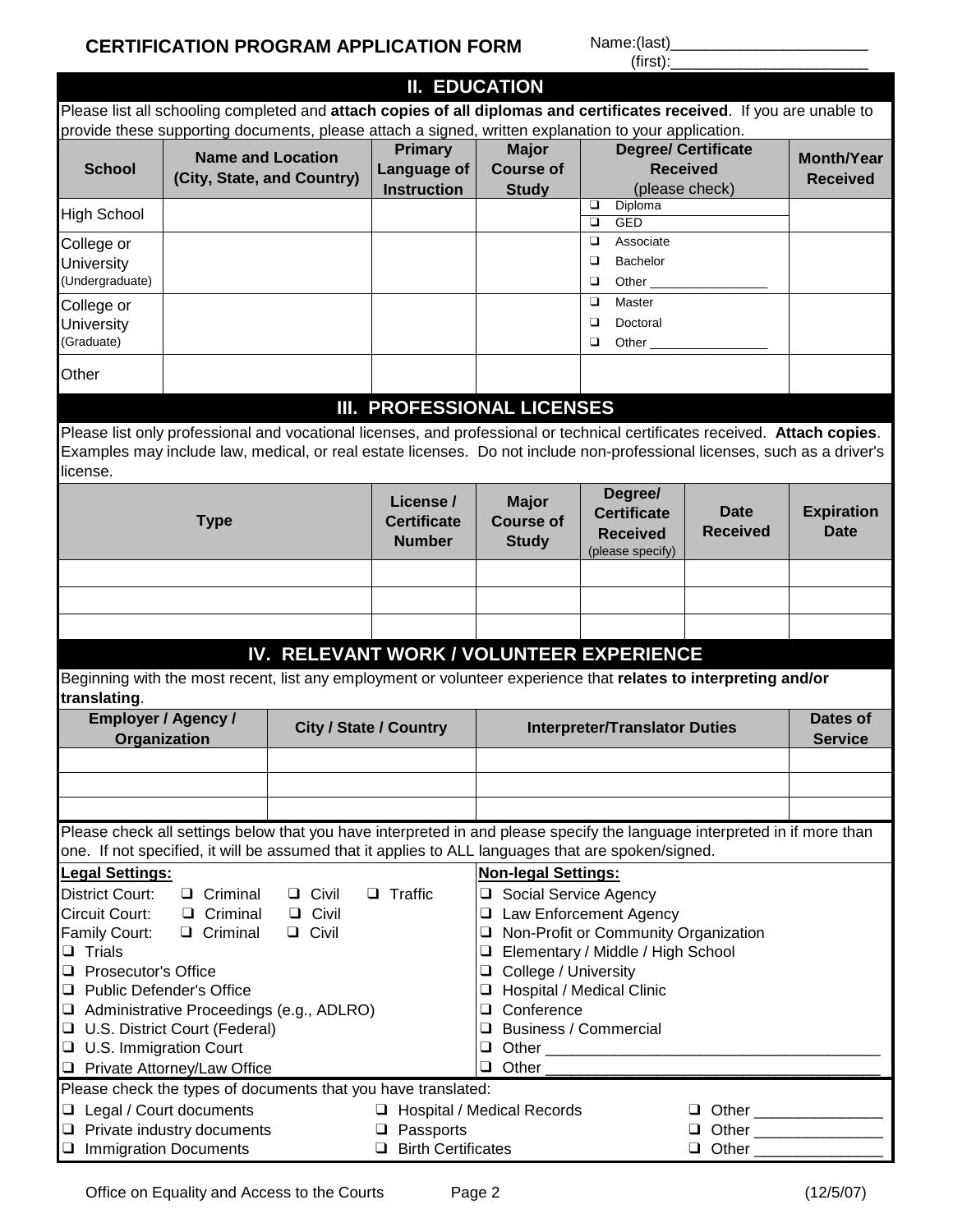$(first)$ :

# Dates | No. of Hours **Name Location** Please list any formal interpreter/translator **training workshops/conferences** that you have completed/attended. Please list any formal interpreter/translator training that you have received via **college or university course work**. You may also attach a resume, but a resume is **not** a substitute for completing this section. **V. RELEVANT TRAINING**

| <b>Name</b> | Location | <b>Dates</b> | No. of Hours |  |  |
|-------------|----------|--------------|--------------|--|--|
|             |          |              |              |  |  |
|             |          |              |              |  |  |
|             |          |              |              |  |  |

# **Spoken Language Interpreters VI. APPLICATION FOR RECIPROCITY**

If you are seeking reciprocity for any credentials you have, please complete the following information below as accurately as possible. Please mark the source/agency of the credentials that you have obtained and provide the exam testing location, language, date the credential was received, and whether or not your credential remains current. Please attach copies of any credentials that support your application for reciprocity copies of any credentials that support your application for reciprocity.

| <b>Testing Source/Agency</b>                                                            | Location<br>(City and State)                                             | Language | <b>Date</b><br><b>Received</b> | <b>Credential</b><br><b>Current?</b> |
|-----------------------------------------------------------------------------------------|--------------------------------------------------------------------------|----------|--------------------------------|--------------------------------------|
| <b>Federal Courts</b>                                                                   | Fill in written and/or oral exam, immediately below.                     |          |                                |                                      |
| <b>Federal Written Exam</b><br>$\Box$                                                   |                                                                          | English  |                                | $\Box$ Yes $\Box$ No                 |
| Federal Oral Exam<br>□                                                                  |                                                                          |          |                                | $\Box$ Yes $\Box$ No                 |
| <b>Consortium Member State</b>                                                          | Fill in 2-day orientation, written, and/or oral exam, immediately below. |          |                                |                                      |
| 2-Day Orientation<br>❏                                                                  |                                                                          | English  |                                | $\Box$ Yes $\Box$ No                 |
| Consortium Written Exam<br>❏                                                            |                                                                          | English  |                                | $\Box$ Yes $\Box$ No                 |
| Consortium Oral Exam<br>□                                                               |                                                                          |          |                                | $\Box$ Yes $\Box$ No                 |
| <b>National Association of Judiciary</b><br><b>Interpreters and Translators (NAJIT)</b> | Fill in written and/or oral exam, immediately below.                     |          |                                |                                      |
| <b>Written Exam</b><br>$\Box$                                                           |                                                                          | English  |                                | □Yes □No                             |
| Oral Exam<br>□                                                                          |                                                                          |          |                                | $\Box$ Yes $\Box$ No                 |
| <b>United States State Department Exam</b>                                              | Fill in for conference or seminar designation, immediately below.        |          |                                |                                      |
| Conference designation<br>□                                                             |                                                                          |          |                                | $\Box$ Yes $\Box$ No                 |
| Seminar designation<br>u                                                                |                                                                          |          |                                | $\Box$ Yes $\Box$ No                 |
| <b>LionBridge Oral Exam</b><br>$\Box$                                                   |                                                                          |          |                                | $\Box$ Yes $\Box$ No                 |
| Other<br>O                                                                              |                                                                          |          |                                | $\Box$ Yes $\Box$ No                 |